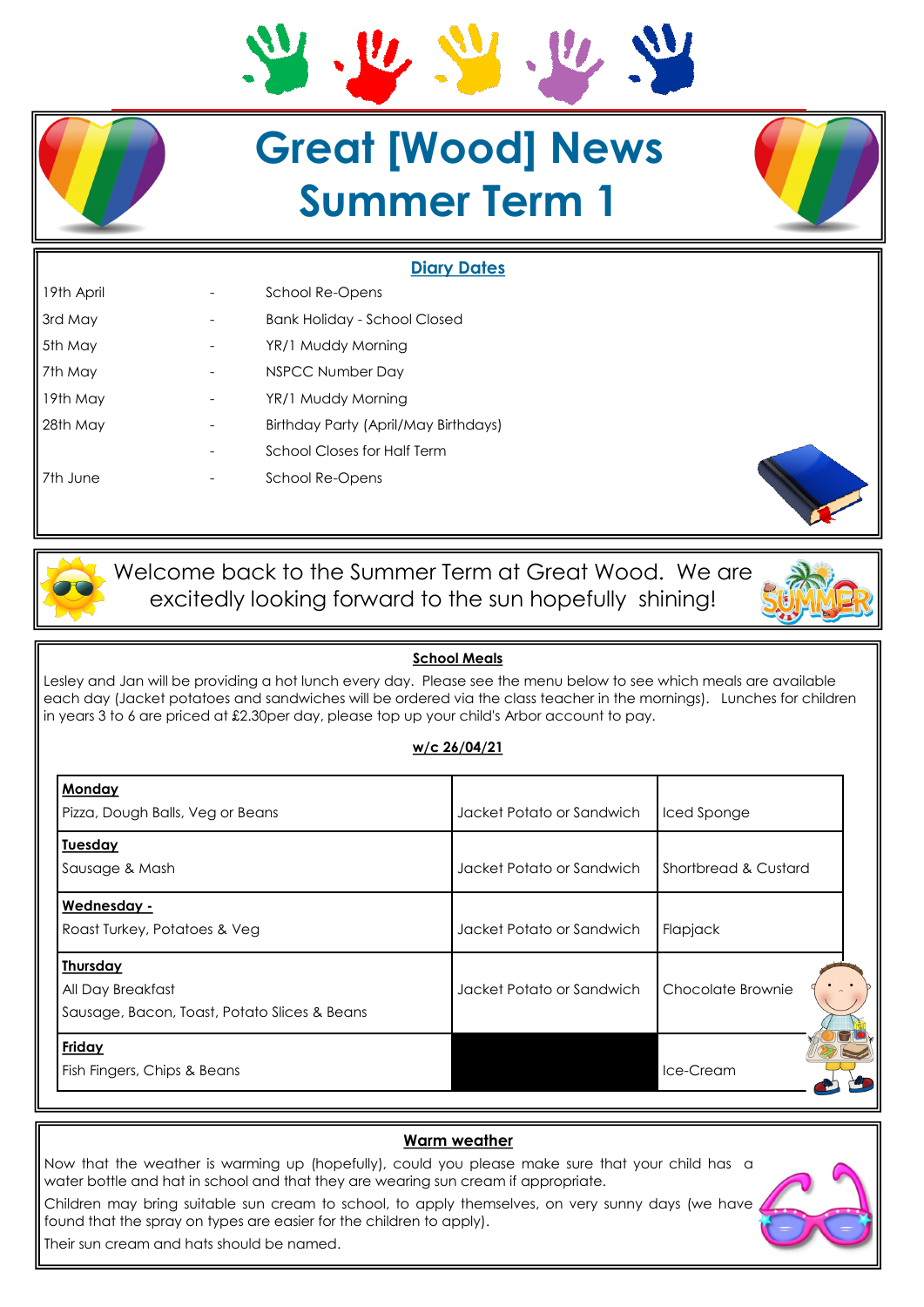

Thank you for visiting the recent log installation in Tean - And The World Changed.

We would welcome your feedback on the installation and we would be grateful if you could email as your thoughts on the address below.

An external evaluator is collecting feedback, but only until the end of April. Please email [Feedbackatwc@gmail.com](mailto:Feedbackatwc@gmail.com)

The artist will not be accessing the emails so it remains confidential.

Please pass this request on to anyone you know who has also seen the installation and wishes to share their feedback.

Thank you!

# **Reception/Y1 Muddy Mornings**

I am pleased to tell you that our Reception/Y1 children will be taking part in our fun Muddy Mornings! This will consist of exploring the outdoor woodland area, learning stories and searching for exciting things like mini beasts in the outdoors.

We will be running the Muddy Mornings during the summer term. The dates for this are:

Wednesday 5th May Wednesday 19th May

**Please can you ensure that your child is wearing suitable clothes for both muddy mornings and PE. Please bring suitable footwear if it is wet.**

I am sure that the children will thoroughly enjoy the Muddy Mornings experience and gain a lot from it.





Please can all parents ensure their child's uniform is clearly labelled with their name. We have had a number of items go missing recently and these are extremely difficult to find if they are not labelled! Thank you.